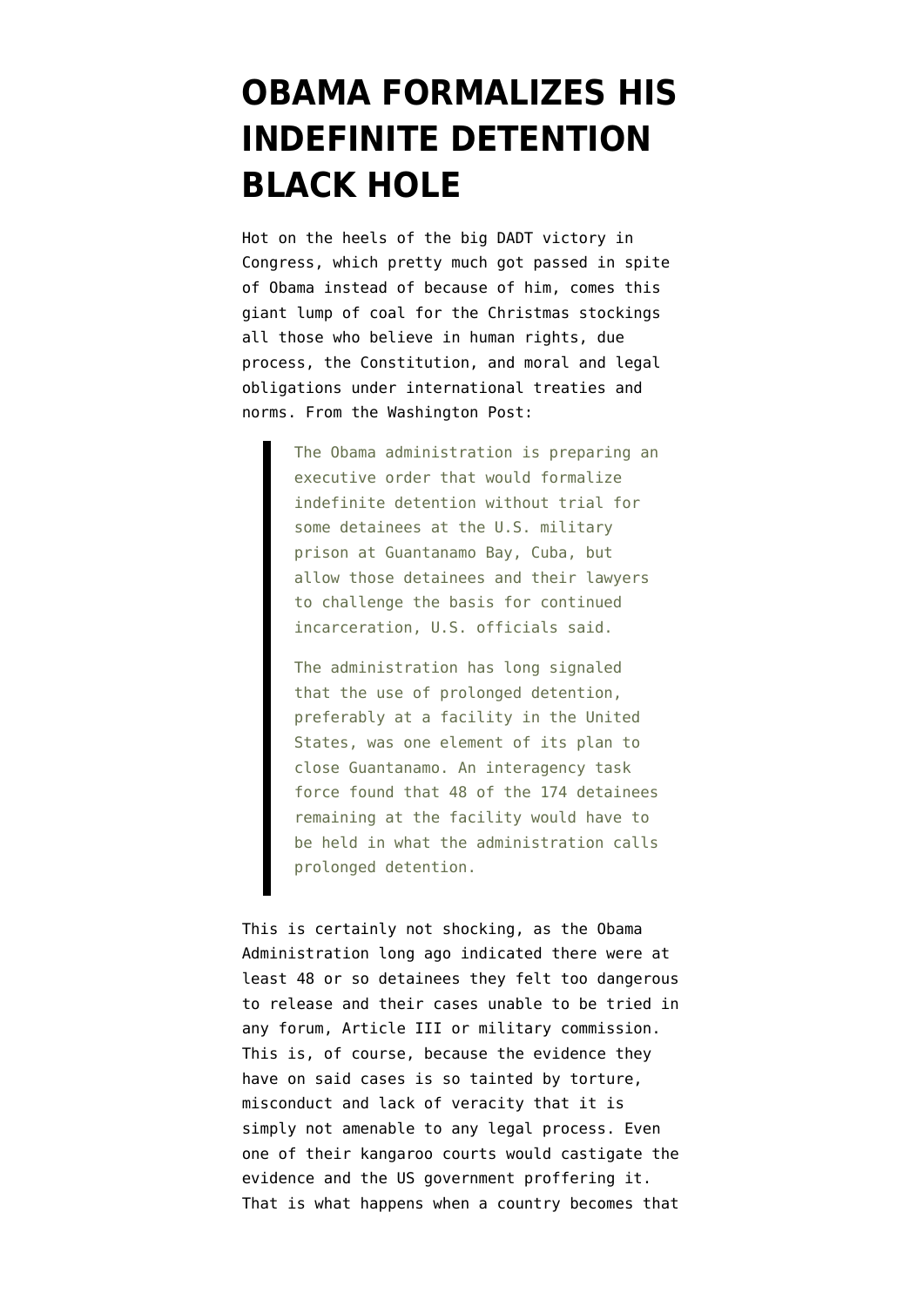## which it once stood against.

## [Pro Publica](http://www.propublica.org/article/white-house-drafts-executive-order-for-indefinite-detention) fills in some of the details:

But the order establishes indefinite detention as a long-term Obama administration policy and makes clear that the White House alone will manage a review process for those it chooses to hold without charge or trial.

Nearly two years after Obama's pledge to close the prison at Guantanamo, more inmates there are formally facing the prospect of lifelong detention and fewer are facing charges than the day Obama was elected.

That is in part because Congress has made it difficult to move detainees to the United States for trial. But it also stems from the president's embrace of indefinite detention and his assertion that the congressional authorization for military force, passed after the 2001 terrorist attacks, allows for such detention.

## ….

"It's been clear for a while that the government would need to put in place some sort of periodic review, and that it would want it to improve on the annual review procedures used during the previous administration," said Matthew Waxman, a professor at Columbia Law School who worked on detainee issues during the Bush administration.

Unfortunately, it does not appear as if this ballyhooed "review" amounts to anthing meaningful to the detainee. Although the detainee would have access to an attorney, it would obviously not be unfettered access, completely on the government's self serving terms, there would be only limited access to evidence, and, most critically, the "review" would only weigh the necessity of the detention,